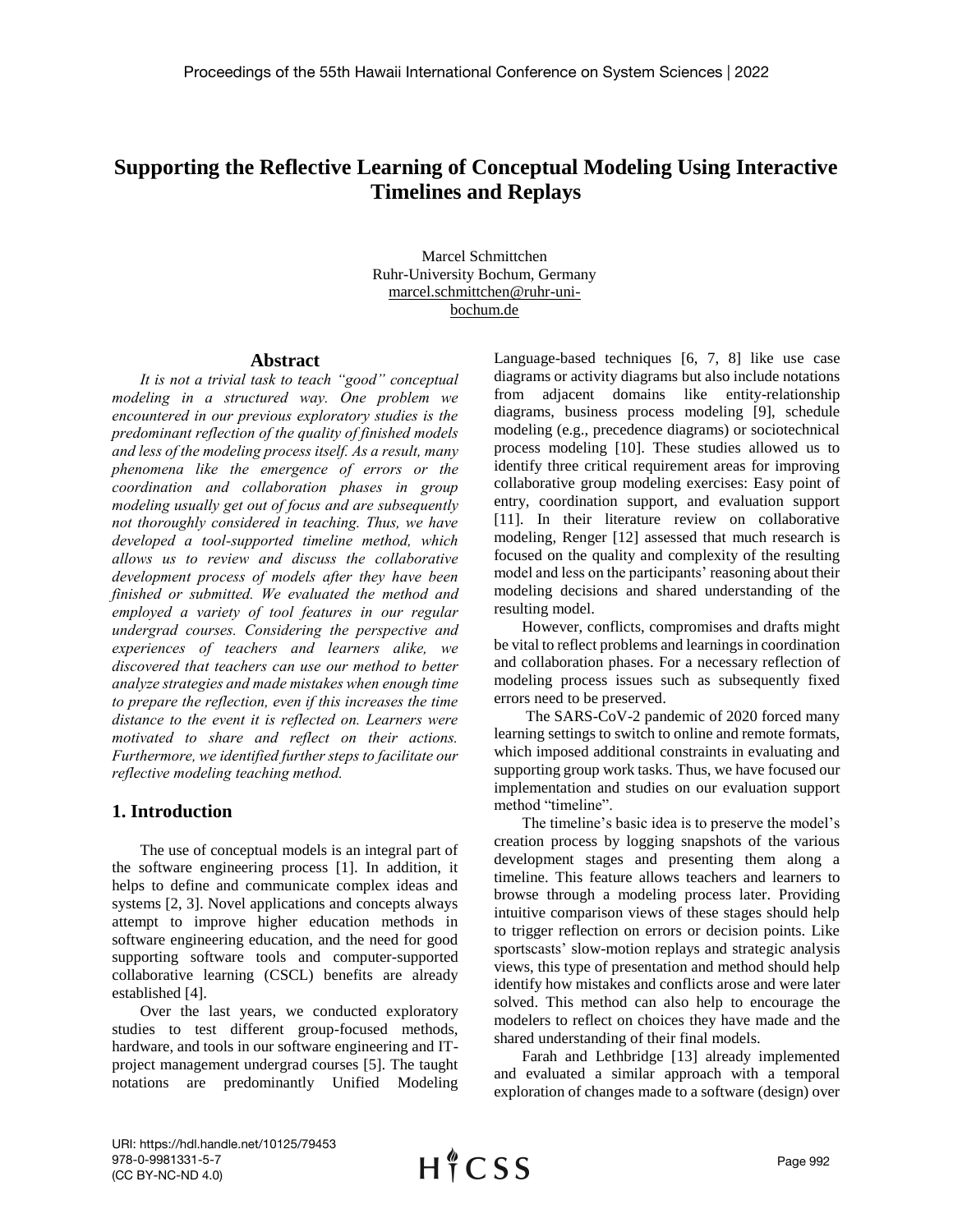time and whether it could improve the ability to reengineer and maintain it quickly. We focused our approach on conceptual modeling and the learning thereof through reflective learning. The main research questions for this paper were: "How can a timelinebased method for encouraging reflection on collaborative modeling be implemented? How well does it work in real educational settings, and what are limitations and aspects for improvement?"

We will discuss related work concerning reflective learning and conceptual modeling learning research in the following section. Afterward, we present our developed method and prototype, followed by our two study designs for synchronous group work and asynchronous homework settings.

# **2. Related work**

In the following, we review the different approaches and applications for computer-supported reflection (Section 2.1) and conceptual modeling (Section 2.2)

## **2.1. Computer-supported reflection**

Huge benefits from reflective learning are researched and identified in different areas including but not limited to: computer-supported collaborative work (CSCW) in co-located teams [14, 15, 16, 17]; as well as in asynchronous online communities [18, 19]; design thinking and designing of business models [20, 21]; in computer-supported collaborative learning (CSCL) [22, 23] and (teacher) education [24, 25, 26]. These various approaches and concepts are unified in their shared insights on the importance of reflective learning and the challenge to create effective facilitation for each domain's unique requirements for reflection support.

Based on core concepts by Schön [27], Lynch and Metcalfe [28] distinguish two types of reflection processes: Reflection in action happens when action and reflection happen almost simultaneously. The user draws knowledge from experience to react intuitively, while reflection on action covers a retrospective consideration of their decisions and consequences. The latter can and should be supported in coached teaching as much and often as possible. In addition, reflection can only arise from subjective experiences and not from objective content and should therefore be practiced repeatedly [15, 28]. In order to increase the value of reflection, it should also move away from an introspective endeavor [15] and promote exchange in (peer) groups whenever possible. Knipfer et al. [15] "consider team reflection to be an iterative cycle of individual and joint reflective activity, both of which are closely intertwined. Furthermore, (preliminary)

outcomes are fed back into the reflection process, thereby enhancing and enriching an individual's and a team's understanding of an experience."

Therefore, peer observation and feedback methods play an important role that teachers and learners should be familiarized with early on [25].

# **2.2. Teaching conceptual modeling**

Bork [29] created a framework for teaching conceptual modeling in which they defined cognitive process and knowledge dimensions for (meta-) modeling tasks and mapped these on several courses. However, they found that their own tasks lacked especially in the metacognitive knowledge dimension (strategical thinking, self-knowledge, reflection on experiences) and in evaluation tasks (checking and critiquing other models) [29] MacCreery and Tenbergen [30] addressed the difficulty that conceptual modeling is often seen as a by-product in software engineering courses and attempted to define quantifiable data on conceptual modeling quality. They evaluated the quality of student models in three dimensions: syntactic (e.g., are correct notational elements used), semantic (e.g., do models correspond with the semantic domain of the notation), and pragmatic (e.g., is the correct notation used for the purpose). While their early modeling phases contained many errors in the first two dimensions, the pragmatic quality was consistently high showing that a shared understanding and communication was possible even when the first two dimensions were faulty [30]. The initial motivation of students to learn conceptual modeling is often low, especially if they are already experienced in programming. However, all students use the diagram sooner or later as a tool to communicate with others [30]. This suggests a need for more reflective learning approaches to promote (self-) evaluation and communicating skills and practice them as early and often as possible.

Other concepts to improve conceptual modeling teaching include inverted classroom concepts that encourage students to be more independent and that allows for more time for other activities [31]. These should foremost be rooted in practical examples close to real-world problems [32] and combined with continuous feedback [33].

# **3. Timeline concept and tool features**

Although previous works by other researchers studied the quality of conceptual modeling and their education techniques, they are focused on the results and finished models. E.g. MacCreery and Tenbergen [30] found not many syntactic errors at the end of their studied courses, but they observed that the modeling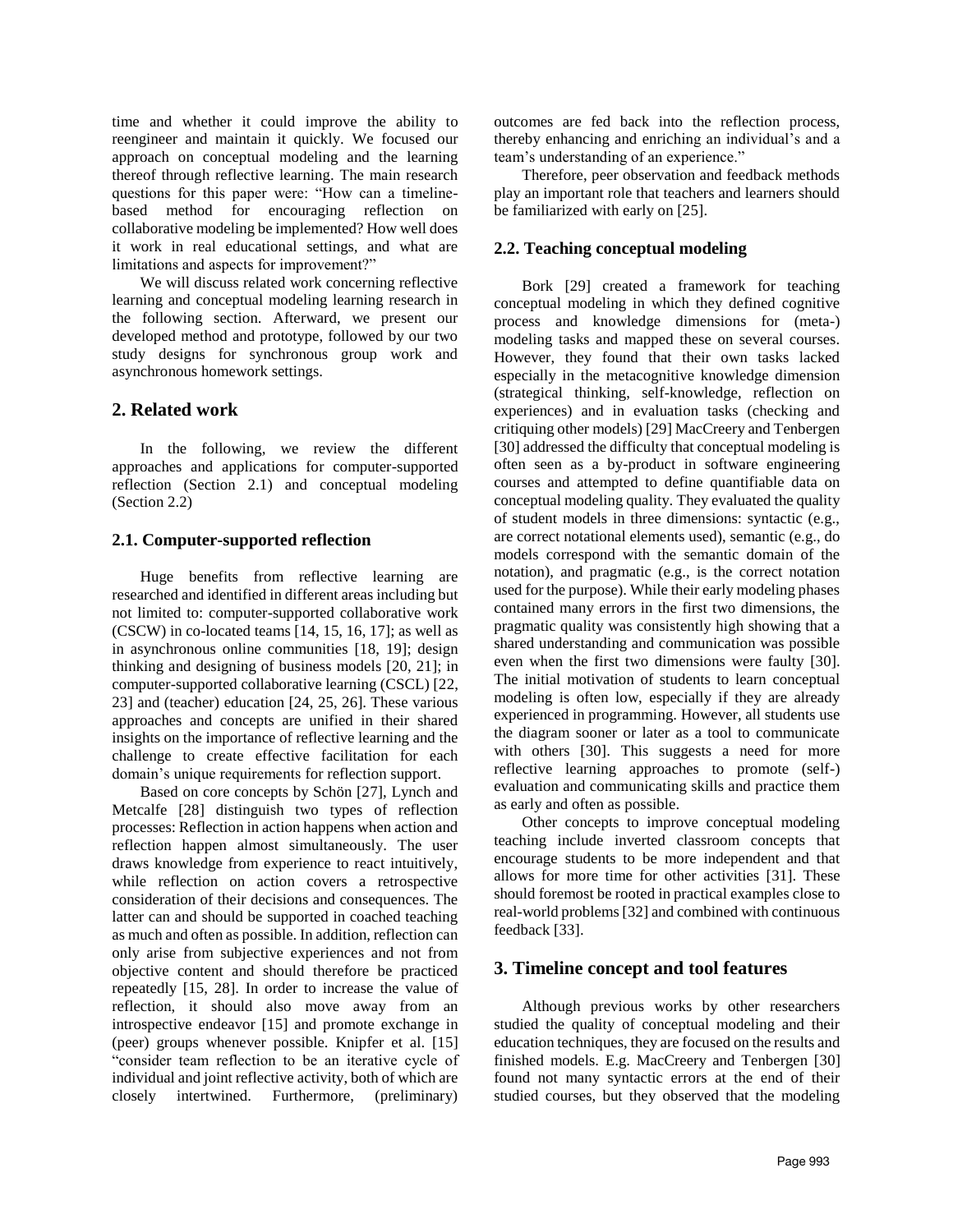

**Figure 1. Timeline control window with commented snapshot selection**

process itself was riddled with difficulties. Therefore, we want to make these processes and struggles more visible and, above all, more reflective.

While building on the experiences of our previous exploratory studies [5, 11], we also tried to incorporate the primary design considerations to scaffold learner reflection by Lin et al. [34]: To support the teachers to organize reflective activities the timeline method provides options for teachers to manage and prepare reflection sessions. To offer opportunities for learners to compare their results the timeline feature uses a comparison notation and function to compare models from different implementation phases. Also, conceptual modeling is a sufficiently complex task when used in tasks that mirror real-world tasks and case studies. A simple use case example for the timeline method is as follows: A group or individual creates a conceptual model. Using the timeline function the modeler(s) or a coach/teacher is able to see essential changes made to the model on a timeline. If desired, they can manage the snapshots on the timeline and use them to view a comparison between different versions of the model, highlighting the changes. This is intended to be used by groups, individuals, or in educational settings to reflect on the modeling and design process.

#### **3.1. Prototype implementation**

The first timeline concept prototype features were implemented as a plugin for an already existing webbased modeling tool with collaborative features. The snapshots are stored on the server-side. Depending on the selected replay mode, two snapshots are compared, and the derived comparison model is displayed (see fig 2). One challenge was to find a style for the comparison notation that makes the changes between snapshots intuitively and easily comprehensible without compromising the semantics of the model's notation. Through iterative pretests, we arrived at a comparison notation rule set (see table 1).

**Table 1. Comparison notation rules**

| Change (from $A$ to $B$ ) | Display-Rule               |  |
|---------------------------|----------------------------|--|
| Element was added         | A green frame around the   |  |
|                           | element is displayed       |  |
| Element was deleted       | A red frame around the     |  |
|                           | element is displayed       |  |
| Relation was added        | The relation is displayed  |  |
|                           | green                      |  |
| Relation was deleted      | The relation is displayed  |  |
|                           | red                        |  |
| Element was re-           | The element is displayed   |  |
| embedded                  | at the previous position   |  |
|                           | with a red frame and at    |  |
|                           | the new position with a    |  |
|                           | green frame                |  |
| Text change               | The former text is         |  |
|                           | displayed in red the new   |  |
|                           | text in green. (Due to     |  |
|                           | technical constraints      |  |
|                           | implemented with           |  |
|                           | brackets instead of color) |  |

Another challenge was to determine which actions were "snapshot-worthy" with respect to their relevance for reflection. During first pretests, the many interactions of joint modeling quickly overloaded the servers' capacities (with well over 1000 actions in 15 minutes). Secondly, the timeline was overcrowded with markers that were impossible to distinguish or select properly. Therefore, we explored a balance between essential actions needed to track relevant changes in the model and a manageable number of snapshots.

In the end, we defined the following actions as "snapshot-worthy": deleting and creating elements and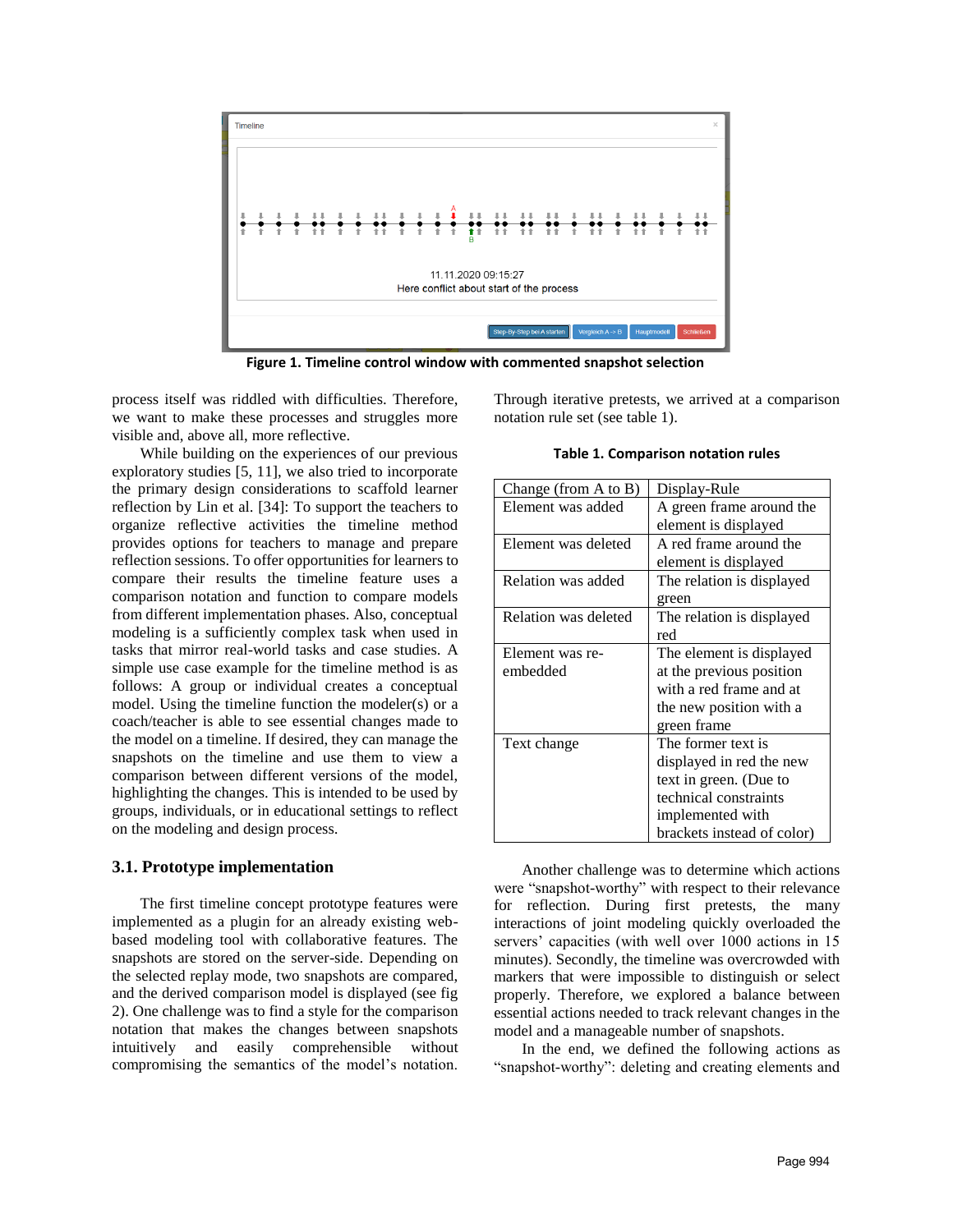

**Figure 2. Comparison view of two model snapshots**

relations, changing the label of an element, and reembedding an element (an essential part of the used modeling tool). In addition, a timer is used to collect all changes made in a five-second interval and creating one snapshot collecting all changes made in this time per snapshot. This way, there is always a gap of at least 5 seconds between snapshots on the timeline to still be easily distinguished and selected while keeping all changes retrievable.

### **3.2. Comparison view modes**

There are two ways of viewing replays with the tool: 1) A-B comparison: For this, the user selects any two snapshots from the timeline (marked as A and B, see fig. 1). The tool now creates a view that compares these two snapshots. Using arrow symbols, the Bmarker can be moved chronologically back and forth through the timeline without opening the overview.

2) Step-By-Step. In this variant, the user just clicks on the arrow symbols without selecting a marker first. In this view, the comparison is always derived from the current and the previous snapshot. The comparing view is displayed on the main modeling canvas using the comparison rules (see fig. 2).

#### **3.3. Timeline management**

The timeline can be accessed via a button in the upper main toolbar. The Timeline shows all saved snapshots of the model as points with their distances on the bar in rough relation to the time intervals of their creation (see fig. 1) By hovering the cursor over one point, its timestamp and comment (if available) are displayed. In order to curate the timeline presentation, it is possible to delete snapshots from the timeline or label them with a comment.

## **4. Study design**

We conducted an exploratory study with the implemented timeline concept, to find out whether the concept is feasible to initiate and support reflection, and which factors influence the success of reflection in which way. The study was run in two different ways: A *synchronous group work variant* and an *asynchronous homework variant*. The study design focused on the applicability in traditional university teaching settings and on the quality of the feedback made by teachers and the students' understanding of the learning content. indepth research questions are described in the respective subsections.

#### **4.1. Task and participants**

Instead of the usual UML diagrams, the precedence diagram method (PDM) [35] was used as the modeling notation. This method is used to schedule activities or tasks throughout a project. Activities are mapped with their dependencies and durations on paths for which starting/ending dates and slack are calculated. The critical path method (CPM) can then be used to identify parts of projects which are especially prone to create delays. This notation was used because its implementation has an unambiguous correct solution and thus differences in the creation process of the model or errors made in the calculation of values can be more easily identified and tracked.

We adapted an exercise that we have already used in previous studies [5] for a co-located group setting for synchronous group work. In this exercise the group of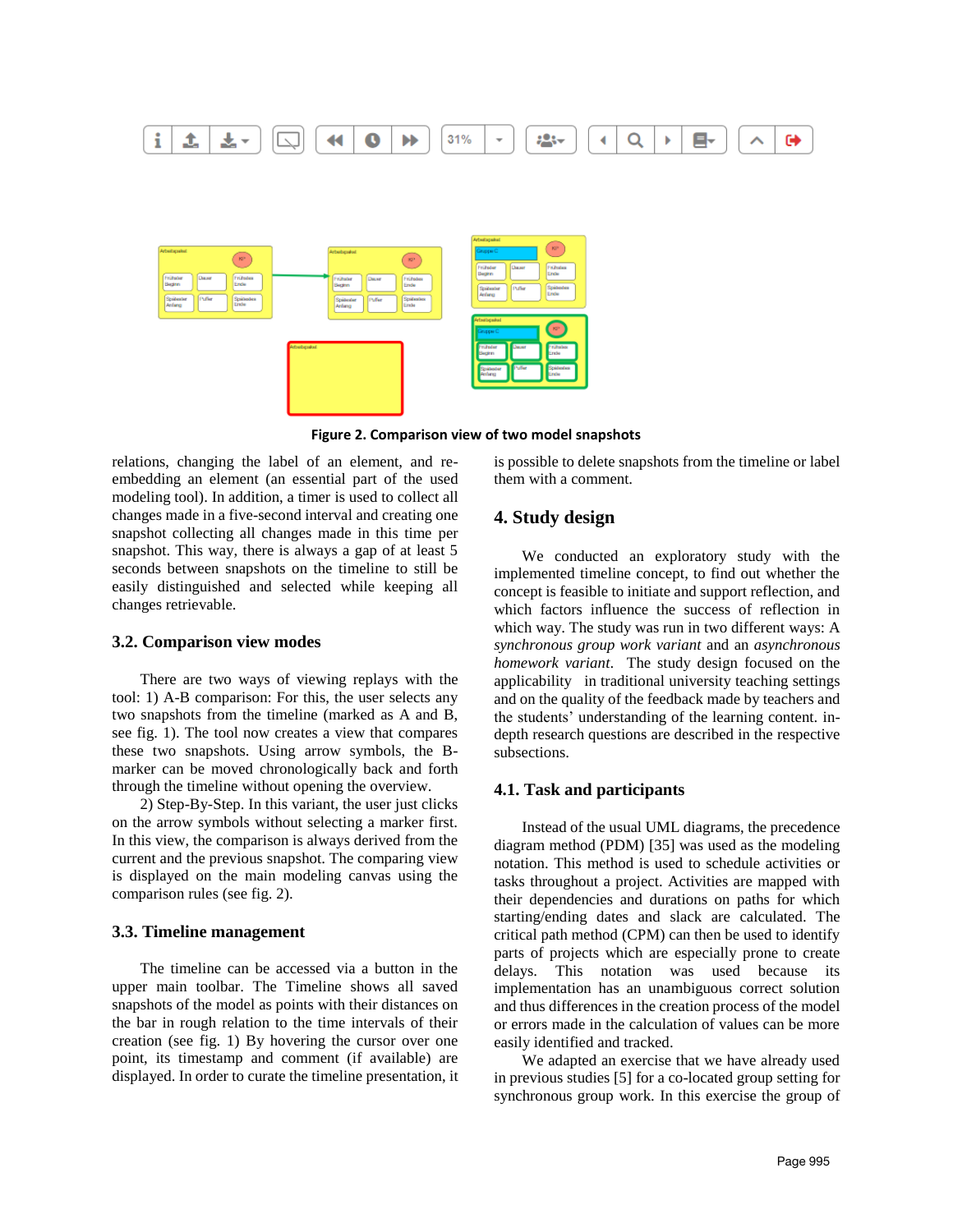nine learners is separated into three subgroups of three learners. Each subgroup takes on the role of a fictional department and receives an individual task sheet consisting of five work packages with their dependencies and workloads. Now each group models the precedence diagram of their department (containing 5 elements). Finally, they have to calculate and add the necessary values to their model and identify the critical path.

Once all three groups have completed their task, they come together again. Another task sheet is given to the group containing new dependencies intersecting the departments' work packages. The group is asked to merge their diagrams from the first task into a single and complete precedence diagram (containing 15-17 elements). Hereby, the positions and relations of individual elements change. This also changes many of the previously calculated values which must be adjusted by the learners in order to find the common critical path.

For the asynchronous homework variant, the same task was used with a small variation: Since the homework is done alone and not in a group, the two tasks were combined, i.e., the learners received a task sheet with all work packages and all intersecting dependencies for all three fictional departments right away. Only the final model was to be created.

The learners were computer science students recruited from our undergrad software-engineering and project management courses. They were treated with an inverted classroom learning unit consisting of a learning video and an interactive presentation slide about a week before the study to familiarize themselves with the notation and calculation rules of the elements. At the time of the study, the learners had not yet modeled precedence diagrams themselves. The participation was voluntary and not graded. Participants received compensation in form of a fixed sum of extra points for their courses upon completing the study regardless of results in the study.

The teachers were research assistants from our department with at least two years of experience in teaching PDM in said undergrad courses.

Due to health concerns during the SARS-CoV-2 pandemic in 2020/2021, all studies took place as remote online meetings. learners and teachers communicated via a video meeting tool. The synchronous exercise was performed two times with a total of 18 individual learners. The asynchronous variant was performed four times with a total of four individual students. No student was allowed to partake in both variants. Three individual teachers including the author conducted all studies.

The structure of the learning exercises and the qualitative evaluation methods of both variants are described below.

#### **4.2. Synchronous group work variant**

The research questions for this variant were: "How can the teacher(s) facilitate a reflection phase with this method?" and "How do learners benefit from the reflection phase?"

For this, in contrast to the earlier versions of this task, we extended this exercise now with a reflection phase instead of a third group task. In this reflection phase, the group should discuss difficult situations or possible mistakes made during the tasks. The discussion should be supported and moderated by an experienced (modeling) teacher to stimulate the students' reflection and lead the group to think about ways to improve their modeling as well as their collaboration. This can be supported by showing the learners the corresponding moments from the timeline presentation including the highlighted changes made between selected snapshots. The learners are also encouraged to browse through the timeline to showcase or find specific snapshots they want to talk about.

To facilitate this reflection phase, two teachers with distributed roles (*group-teacher*, *reflection-teacher*) were active in our study. The *group-teacher* was responsible for the tasks, i.e., explaining the exercise, handing out the task sheets, and answering the participant's questions. During the two task phases, it was the job of the *reflection-teacher* to observe the group processes and to note situations that might be important for subsequent discussions based on the timeline representation. In the reflection phase, the *reflection-teacher* takes over the moderation of the group and uses his notes and marked snapshots in the timeline to stimulate the group reflection. During both tasks, the *group-teacher* can also note observed situations or errors and can either mark them with the timeline tool or send a short message to the *reflectionteacher* via a backchannel (e.g. an internal chat) so that they can mark it for them.

In order to evaluate the method, the learners were then interviewed about the tasks and the individual processing phases. After the learners were dismissed, the two teachers were interviewed about the opportunities and challenges in applying the method and using the tool.

#### **4.3. Asynchronous homework variant**

The research questions for this variant were: "Can the teacher(s) make correct assumptions on the model creation process?" and "How does the learner perceive the feedback and assumptions?"

The learners received the task and an individual link to the web-based modeling tool via e-mail. In addition, they were informed that they had five days to complete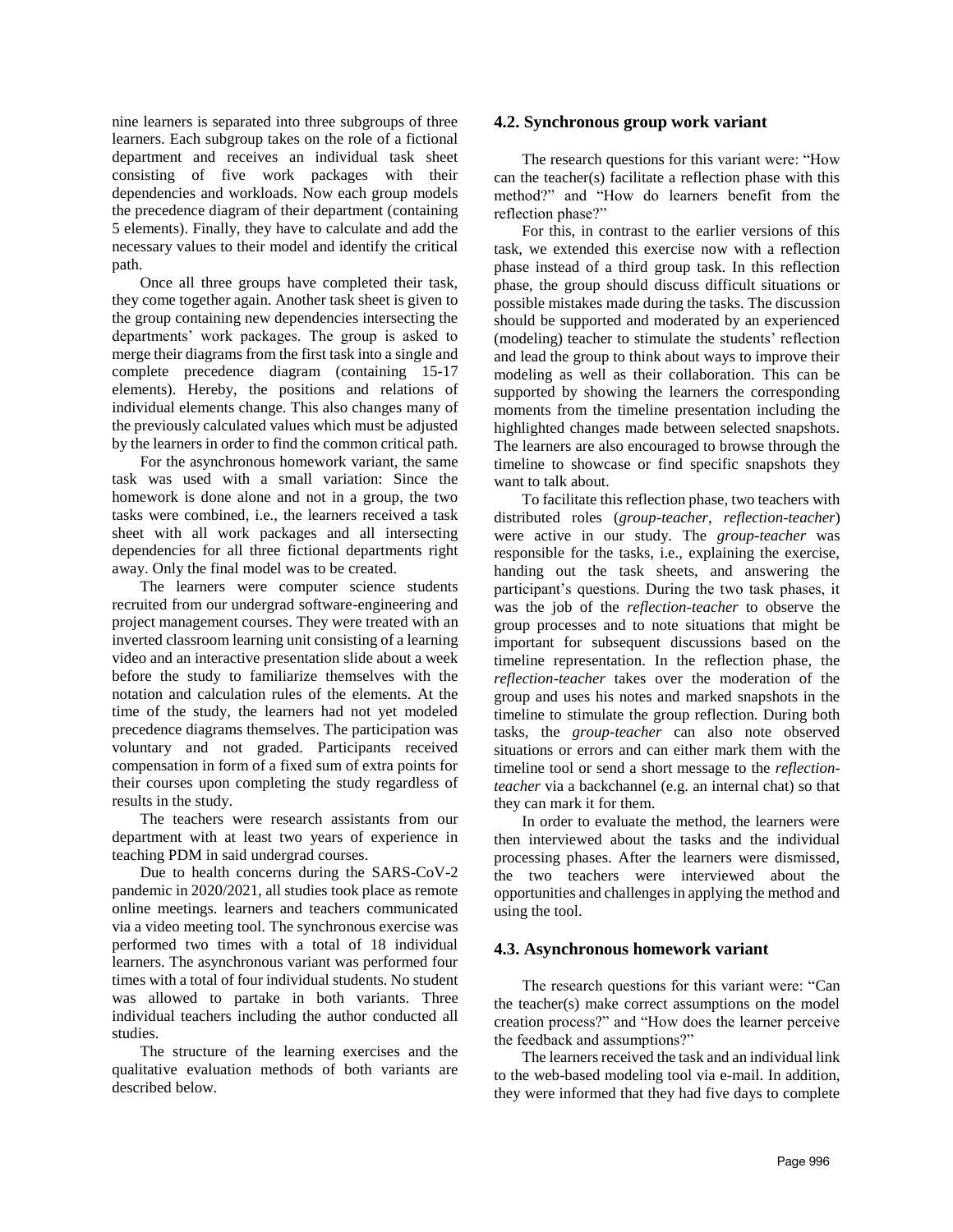the task and would then receive written feedback and a questionnaire.

After the deadline, two teachers met in an online video meeting to review the participant's submission. In the first step, they reviewed the final model and wrote a short feedback paragraph. On average, this review found one or two errors, mainly a mislabeled element or a wrong value in the calculated values.

After this fairly basic homework review, the teachers switched to the timeline tool. Now, the teachers went through the steps of the model's creation discussing and marking noteworthy moments. Special attention was paid to two aspects: a) the general strategy used to approach the modeling and calculation tasks by the participant and b) finding the moment when the mistakes found in the first review were made and what might have led to it. From these notes, the teachers then generated a second feedback paragraph that included tips on avoiding these mistakes in the future.

The two variants of feedback, as well as excerpts from the teachers' notes, were included in the questionnaire sent to the learners. The questionnaire used 5-point Likert items and free text fields. In addition to questions about prior knowledge of the modeling method, understanding of the task, and problems with the web tool, the learners were asked to evaluate the quality of the feedback. First, the learners were asked to describe whether they had made any mistakes in the course of the homework that they noticed later and how they had proceeded. This was followed by the feedback written by the teachers, which were rated in terms of their comprehensibility and usefulness. Afterward, the learners were confronted with the notes of the teachers and asked to reflect and comment on the assumptions made by the teachers. In the end, they were asked to rate how accurate the assumptions about their general strategy and made errors were. In this method, the teachers were observed conducting the review and then interviewed.

# **5. Results and observations**

In the following subsections, results from our study variants are presented

# **5.1. Results and observations of the synchronous variant**

In two cases, a significant coordination problem occurred during the merging phases: two or more people worked on the same part of the model, resulting in duplicate elements without being aware of this overlapping of their activities. The group noticed this problem later and solved it by coordinating their actions from then on out. Other special situations were limited to the calculation of the values to be entered into the diagram. At this stage, all groups had started to discuss a clear division of tasks. Learners who were not involved in the calculation intervened whenever their group colleagues made a mistake.

Although these situations led to exciting discussions about group work and coordination processes, the teachers could not find or present suitable situations or snapshots on the timeline tool for the addressed cases in time. Especially the A-B comparison view was used significantly less than the step-by-step view (see 3.2). The teachers stated in the evaluation that the workload of the regular exercise supervision and the spontaneous parallel preparation of the reflection phase was greatly underestimated in the planning. In addition, especially the reflection-teachers wished for a longer and better familiarization with the use of the tool and a better feeling for the kind of comparisons the timeline tool generates from the selected snapshots. The step-bystep view was deemed more intuitive under the given conditions. Some learners also indicated that they had not paid attention to the displayed comparisons during the reflection phase. Thus, it seems that the possibility of using the timeline representation for reflection support remained below the projected benefits, and needs to be further improved.

Besides whishes made by the participants in regard to general usability most desired features to improve the method and prototype included a heatmap style differentiation of snapshots with different amount of changes made and the highlighting of unusual gaps that often represent phases where considerations, decisions, or discussions took place.

The learners positively evaluated the synchronous group variant and especially the reflection phase in the interviews. In particular it was remarked that "communication and coordination challenges are often ignored in regular exercises"

## **5.2. Results and observations of the asynchronous variant**

In the asynchronous homework variant, the timeline representation was used more in accordance with the intentions of its implementation. In this specific task, several strategies and their manifestations were observed. One significant difference in strategies was creating all needed elements before arranging them in a sequence vs. modeling the sequence and creating elements "just in time" when they had to be inserted into the diagram. Other differentiating strategies were identified in the order in which the values are calculated (left to right was given by the method, but the further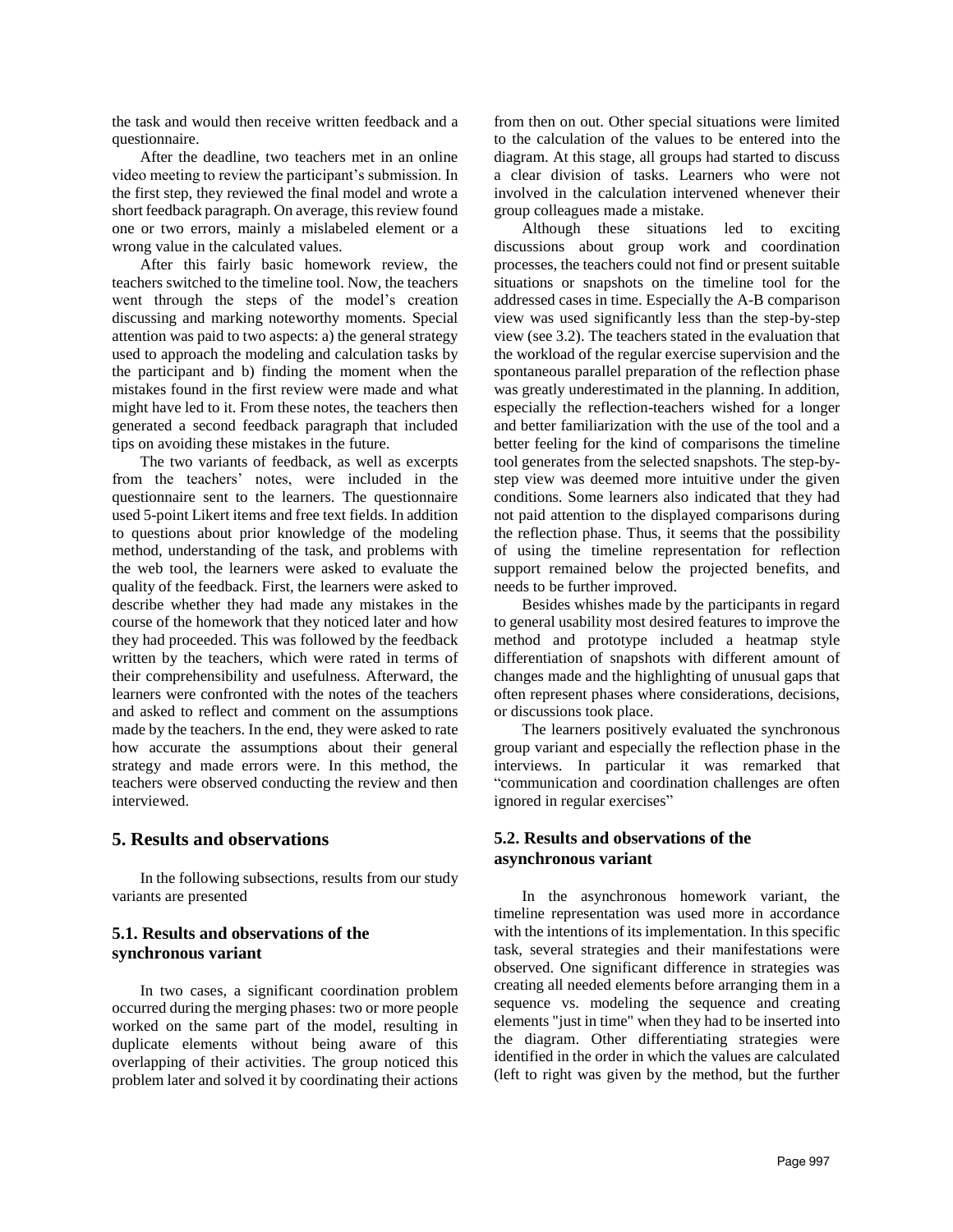calculation order was sometimes column-wise, rowwise, or in sequence order).

By searching for errors in the final model beforehand, the teachers' observations naturally focused on finding the origin of the errors. The teachers found possibilities for drafting their feedback to be more responsive and meaningful regarding finding incorrect procedures rather than being limited to simple "right/wrong" assessments. Similar to the synchronous version, time was the biggest hurdle in implementation. The corrections of this minimal modeling task were about 90 minutes per participant/homework, well above the amount of time an application in a natural learning setting would allow. Yet the teachers' noted that it was "fascinating how well individual strategies and mistakes can be seen".

The evaluation of the received feedback, i.e. the correctness of the assumptions made by the teachers, and of the method itself were very positive in the questionnaires (see table 2). All learners gave at least one self-description of a mistake made on their own. The detailed comments on the assumptions of the teachers resulted in an average of 4.5 comments per participant. Of these, only a small portion (11%) were corrections of a wrong assumption, and a high proportion (56%) were an additional reflective comment by the participant. I.e., the participants agreed with the teacher's observation adding their reasons, connected problems, or further considerations (see fig. 3). All in all a much more active level of reflective discussion was observed between the teachers and learners compared to regular homework/review processes.



**assumptions**

The learners rated the method itself with an average of 1.5 based on the German grade system (American Letter Grade "A"). Qualitative comments were in favor of the method, noting in particular that it could be used in assigning partial points for solution paths or to make cheating more difficult since the teachers will see when solutions are directly copied into the diagram. One

participant described the accuracy of the assumptions and the idea of the teacher viewing the whole modeling process as "creepy," expressing the fear that this form of reviewing could lead to insecurities, for example, when learners with unconventional strategies would be punished even when the final solution is correct.

| Table 2. Results from the asynchronous variant |  |
|------------------------------------------------|--|
| questionnaire                                  |  |

| Item                                   | Median | Mean |
|----------------------------------------|--------|------|
|                                        |        |      |
| Comprehensibility of feedback          |        | 1.25 |
| $(1 = \text{Very well comprehensive},$ |        |      |
| $5 =$ Not at all comprehensible)       |        |      |
| Correctness of the assumptions         |        | 1.25 |
| $(1=$ Very correct, $5=$ Not at all    |        |      |
| correct)                               |        |      |
| Rating of a modeling homework          | 1.5    | 1.5  |
| with reflective feedback in school     |        |      |
| grades $(1=A, 5=F)$                    |        |      |
| Rating of analyzing the                |        | 1.5  |
| homework's creation process by         |        |      |
| the teacher in school Grades $(1=$     |        |      |
| $A, 5=F$                               |        |      |

#### **5.3. Limitations and Discussion**

Unfortunately, the synchronous execution suffered some technical problems. Especially in terms of usability and stability of the shared web-based modeling software, there were some delays and problems with the prototype.

Furthermore, we were only able to recruit a small number of participants (n=22) for our studies in the last semester. Since we needed nine learners and two teachers to implement one synchronous group work variant, only one internal pilot test and two runs with this variant were carried out. Interested students for whom a full group size was not achieved participated in the asynchronous homework variant. This small sample size prevents a meaningful quantitative evaluation. Nevertheless, the qualitative observations and interviews with learners and teachers in both study variants were very informative and served as a basis for further concept ideas and studies.

Even with our limitations, the comparison of the two variants shows that the timeline method in its current form can support a *reflection on action*. Strategies, errors in the modeling process and causes of errors were successfully identified by the teachers and translated into feedback that was rated as helpful by learners. On the other hand, learners were also very often able to reflect on their reasons, decisions, and mistakes in answering the teachers' assumptions.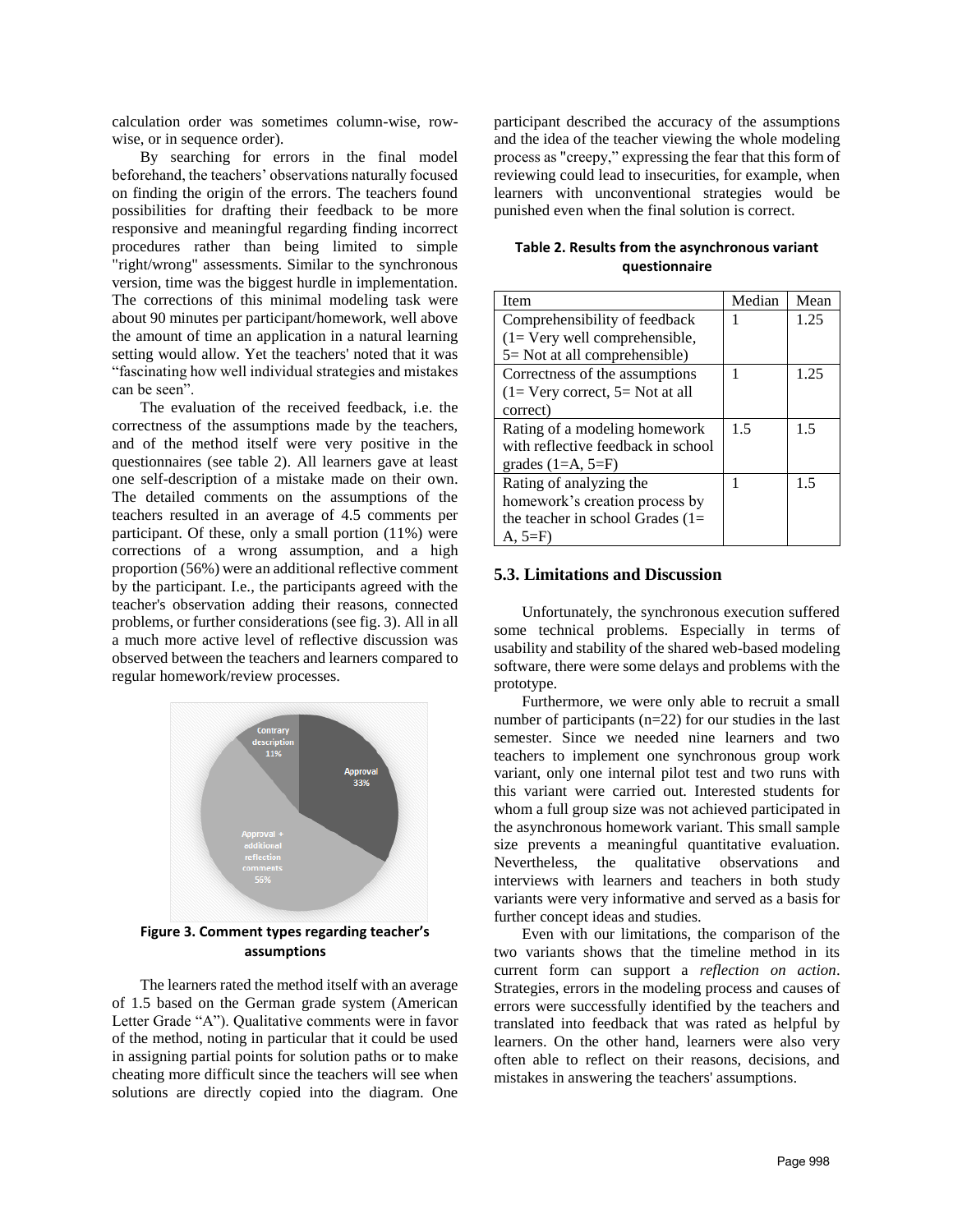For *reflection in action*, the current form of the method and tool is not yet sufficiently developed. While teachers and learners used the Step-By-Step comparison view intuitively, the A-B comparison view lacked clarity and thus the opportunity for meaningful use in action. Especially, the reflection-teachers would have needed the time to select and decide on certain snapshots from the timeline tool. The learners should also get a chance to explore their process independently from the teacher with the timeline presentation before the reflection phase starts. Because of the continuous recording of snapshots, a larger time gap between action and reflection [28] should be possible without problems.

The biggest hurdle of our method in both variants was the unsuitable ratio of time expenditure and results. While the reflection results are quite promising, they are of little use in teaching if they cannot be applied in normal teaching settings and timeframes. In the synchronous variant, the biggest error was also due to our inadequate planning, with both learners and teachers attest that a break between the processing of the task and the reflection would have helped both groups better prepare for the reflection phase.

### **6. Conclusion and Outlook**

We created a method and a prototype that can be used to view and compare the iterative work on a broad range of modeling notations. We suggested two variants of application in an educational setting and showed how it can support the reflective learning of groups and individual learners. All in all, it turns out that the success depends on the socio-technical way of how the features of the timeline prototype are intertwined with the method of how the initiation and support of reflection as well as the interplay of the involved roles are organized.

An encountered problem is the experience required by the teacher to moderate the reflection process and to identify reflection-worthy moments in the group work. Reflections follow paths even if these are not yet clearly identified [19]; thus, further research should be done to identify the domain-specific reflection paths of conceptual modeling.

One of the clearest benefits of our timeline method was the high quality of the assumptions made by the teachers about the learners' behavior in the asynchronous homework variant. Furthermore, the comprehensiveness of the learners' written reflections appears as successful. This verbalization of thoughts on the modeling process and one's own mistakes was significantly better than expected by teachers compared to typical homework tasks.

Based on our studies, another touch-optimized prototype is already being developed, which, in addition to the comparing views and snapshots, will provide a function for adding additional annotations to snapshots in a dialog-based mode. With this feature, we want to integrate the text-based reflection from the questionnaires of the asynchronous version into the timeline presentation itself and allow the learners to use the reflection support for peer feedback sessions.

However, in order to compensate for the most prominent shortcomings in the support provided by our tool, further research is needed to identify which additional features and information the timeline should incorporate in order to allow a better reflection in action. For example, we encountered the wish to add a heatmap mode to the timeline.

The automated highlighting of potentially more interesting moments in the modeling process would be a primary goal. That of course needs more insight into typical problematic situations or strategies of the modeling process. These in turn are better to achieve with a reflective analysis of the modeling process the timeline method can provide.

If through reflective learning and analysis of strategies and errors it will be possible to (semi-) automate the management and presentation of the timeline (e.g. with the additional help of machine learning), we could significantly lower the resources and time needed for supporting reflective learning of conceptual modeling.

**Acknowledgements**. The author would like to thank Prof. Dr.-Ing. Thomas Herrmann (Department for Information and Technology Management, Ruhr-University Bochum) for his support and contributions.

## **7. References**

- [1] Tamai, T., "How to teach software modeling", Proceedings of the 27th international conference on Software engineering, Association for Computing Machinery, 609- 610, 2005
- [2] Patel, A., M. Sim, and R. Weber, "Stakeholder Experiences with Conceptual Modeling: An Empirical Investigation" pp. 7, 1998
- [3] Ebert, C., "Systematisches Requirements Engineering: Anforderungen ermitteln, dokumentieren, analysieren und verwalten", dpunkt.verlag, Heidelberg, 2019
- [4] Knutas, A., J. Ikonen, and J. Porras, "Computer-Supported Collaborative Learning" in *Software Engineering Education: A Systematic Mapping Study*, 2019
- [5] Schmittchen, M., and A. Avdullahu, "Evaluating Portable Touch Projectors in the Context of Digital Education", in *Learning and Collaboration Technologies. Designing, Developing and Deploying Learning Experiences*, Springer International Publishing, 169–178, 2020
- [6] OMG. "Unified Modeling Language (UML), Version 2.5.1", December 2017. https://www.omg.org/spec/UML/2.5.1/PDF Accessed: 6. June 2021, 2017